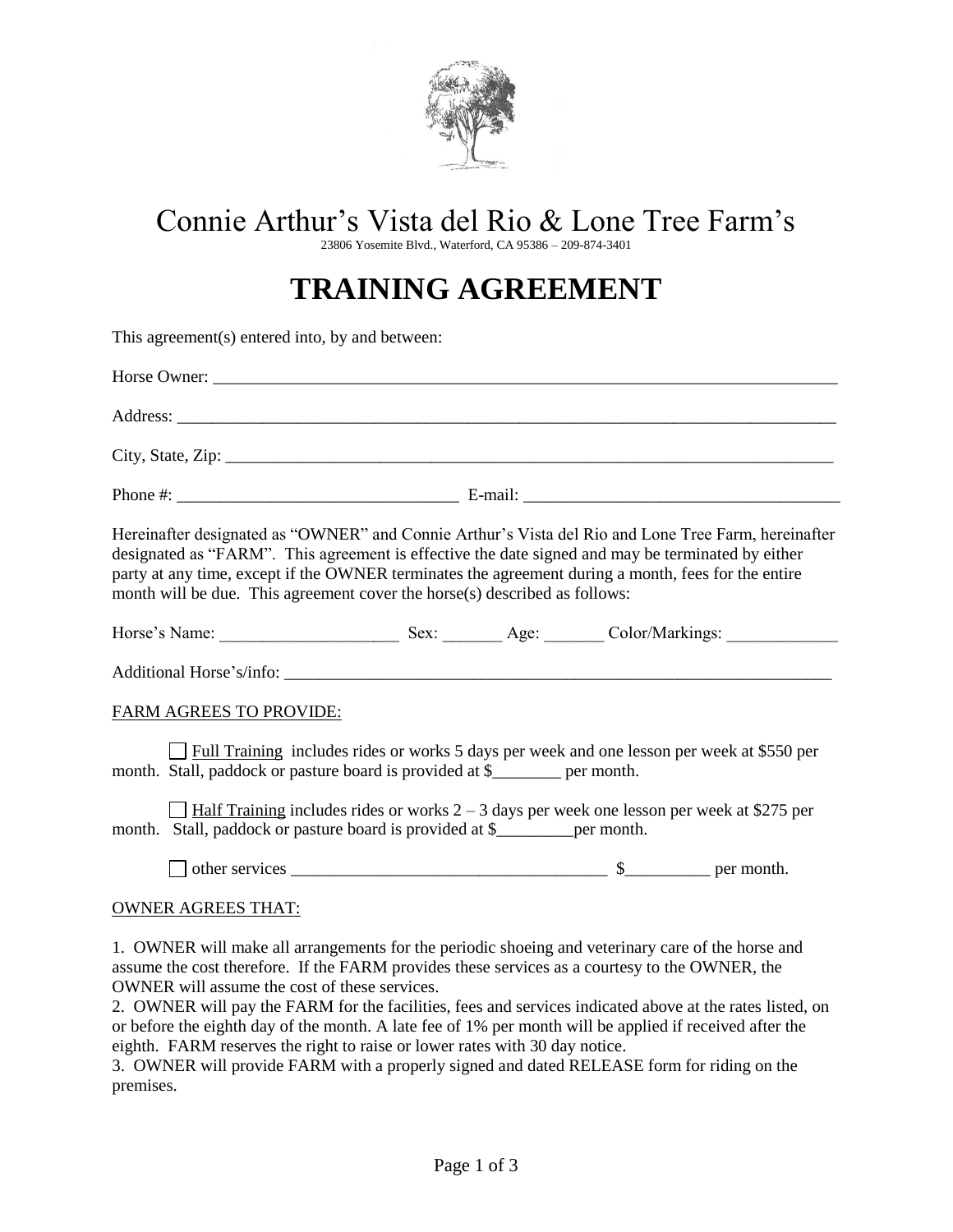4. OWNER understands that the offering of lessons or training for boarders or non-boarders, or in any way using the facilities of the FARM for any profit-making activity is strictly prohibited without first obtaining WRITTEN authorization from the FARM.

5. OWNER recognizes that the FARM is primarily a training and horse-show facility and acknowledges that such training and horse-show activities have first claim to the use of the facilities (such as arenas, cross-country course, trails, etc.) throughout the FARM.

6. OWNER grants the FARM a lien against the horse for the value of services rendered and authorizes the FARM to enforce said lien according to appropriate laws of the State of California: provided: (a) FARM performs the services specified, and (b) OWNER fails to make a scheduled payment.

7. OWNER agrees to indemnify, hold harmless, protect and defend the FARM against any and all claims, costs, liabilities or actions arising from loss or damage to property, including this or other livestock, or from injury to or death of themselves or any person(s) that may occur as a result of the use of FARM'S facilities, and/or used of the OWNER'S horse(s) thereupon. The FARM shall not be responsible for loss due to illness, injury or death of the horse(s).

8. OWNER agrees to provide a current credit card number and all information, in the event that their training fees are in arrears more than 30 days, that those charges will be put onto the credit card provided for such a purpose.

### **OWNER AND FARM MUTUALLY AGREE THAT:**

In the event the horse(s) require(s) the services of a Veterinarian, FARM will immediately contact OWNER. In the event the OWNER cannot be reached, the FARM is hereby authorized, as agent for OWNER to call the following Vet(s):

 $Dr(s)$  Phone #:

and should he/she be unavailable, to call any other licensed Veterinarian of FARM'S choice. All fees charged by said Veterinarian(s) shall be the sole and exclusive responsibility of the OWNER with no liability whatsoever on the part of the FARM for such fees.

In the event it is determined by a licensed Veterinarian that the horse(s) require humane destruction and the FARM cannot reach the OWNER, the FARM is hereby given the authority by the OWNER to act in the best interest(s) of the horse(s) and to have a licensed Veterinarian perform such a service. All fees and charges incurred shall be the sole and exclusive responsibility of the OWNER with no liability whatsoever on the part of the FARM for such fees and charges.

#### LIST OF SPECIAL SERVICES AND REQUESTS:

Exercise (Including how often has horse been working, use back of sheet for more room):

Medication:

Supplementation (owner supplied): Shoeing requirements:

Previous and current injuries:

OWNER is providing the following items (please check which items you are leaving with your horse):

- $\circ$  Halter and lead, color and type:
- o Bridle(s), type and description: \_\_\_\_\_\_\_\_\_\_\_\_\_\_\_\_\_\_\_\_\_\_\_\_\_\_\_\_\_\_\_\_\_\_\_\_\_\_\_\_\_\_\_\_\_\_\_\_\_\_\_\_\_\_\_\_\_
- o Blanket(s) color and type(s): \_\_\_\_\_\_\_\_\_\_\_\_\_\_\_\_\_\_\_\_\_\_\_\_\_\_\_\_\_\_\_\_\_\_\_\_\_\_\_\_\_\_\_\_\_\_\_\_\_\_\_\_\_\_\_\_\_\_
- $\circ$  Boots for the horse, front and/or hind, color and type:
- o Fly Mask
- $\circ$  Supplements (please list):